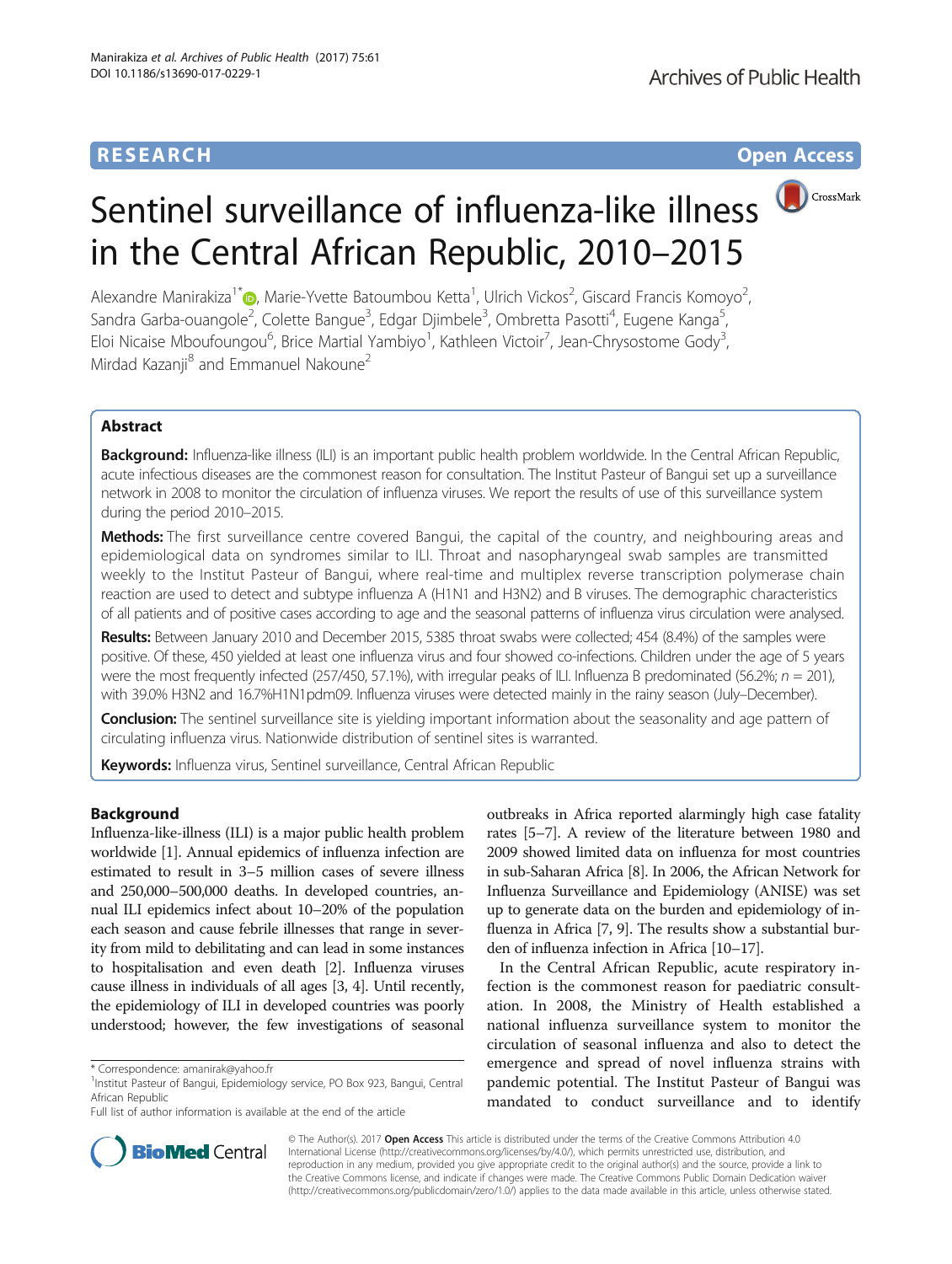influenza viruses in the laboratory. The surveillance system is financially supported by the United States Department of Health and Human Services. This paper reports the results of ILI surveillance in the Central African Republic between January 2010 and December 2015.

## Methods

## Setting

The ILI surveillance system is a collaborative partnership between the Ministry of Health and the National Influenza Reference Laboratory, which is hosted by the Institut Pasteur of Bangui. Current sentinel sites are located in the southern region of the country (Fig. [1](#page-2-0)), where the climate is tropical, with a long rainy season from April to November and a temperature of 19–32 °C. The first sentinel sites were established in January 2008 in Bangui, the capital of the country, at a paediatric complex that is a tertiary referral hospital; the Saint Joseph health centre, which is a private centre run by Catholic missionaries, who provide health care to very low-income populations; and a paediatric emergency centre run by an independent Italian organisation.

In 2010, surveillance was extended to public institutions of the Ministry of Health in the neighbourhood of Bangui (Pissa health centre, Boali health centre, Bossembele hospital and Sibut hospital), which were selected on the basis of their accessibility, for prompt transport of case report forms and samples to the National Influenza Reference Laboratory.

#### Case definition and study population

During 2010–2013, we used the World Health Organization definition of ILI: an acute respiratory infection with fever ≥38 °C AND cough with onset within the past 10 days [\[18\]](#page-5-0). After 2014, the definition was changed to "an acute respiratory infection with fever  $\geq 38$  °C AND cough or sore with onset within the past 10 days" [\[19](#page-5-0)]. In both these case definitions, fever and cough may be accompanied or not by throat and general symptoms such as myalgia, prostration, headache or malaise.

The study population consisted of every outpatient presenting at any of the sentinel sites who met the ILI case definition, regardless of age or sex, who gave oral consent to participate in surveillance.

## Data and sample collection

The National Influenza Reference Laboratory provides logistical and material support to the sentinel sites, including a standardised questionnaire, swabs, viral transport media, cool boxes and ice packs. A quota of 30 samples per month was targeted from each site. The clinical personnel involved in surveillance collected information from each patient on the standardised questionnaire and recorded demographic characteristics and

medical history: date of enrolment and symptom onset, gender, age and clinical symptoms. Nasopharyngeal and oropharyngeal swabs were collected, placed in a tube with a viral transport medium and stored at 2–8 °C in the sentinel site laboratory before delivery to the National Influenza Reference Laboratory in the same week (Monday to Friday). Workshops were organised every trimester to improve the surveillance system, and site supervision targeted clinical personnel.

The National Influenza Reference Laboratory provided weekly reports on the distribution of the samples and the number of confirmed influenza cases to the Ministry of Health, to the sentinel sites and to WHO FluNet ([http://](http://www.who.int/influenza/gisrs_laboratory/flunet/en/) [www.who.int/influenza/gisrs\\_laboratory/flunet/en/](http://www.who.int/influenza/gisrs_laboratory/flunet/en/)).

#### Laboratory procedures

Three aliquots were taken from each sample, two of which (1 ml each) were stored at −80 °C for external quality assessment (Centre for Health Protection, Department of Health, Hong Kong) and further analysis. The other (140 μl) was kept at 4 °C for RNA extraction with the QIAmp Viral RNA Mini Kit (QIAagen, Courtaboeuf, France) according to the manufacturer's protocol. Influenza virus was detected and subtyped by real-time and multiplex reverse transcription polymerase chain reaction (RT-PCR) within 72 h of sample reception [\[20\]](#page-5-0).

### Data management and analysis

Data from completed questionnaires and laboratory results were captured with EpiInfo, version 7. To estimate disease prevalence according to age, we categorised the patients by age: 0 to  $<6$  months, 6 months to  $<1$  year, 1 to  $<$ 2 years, 2 to  $<$ 5 years, 5 to  $<$ 15 years, 15 to  $<$ 50 years, 50 to <65 years and ≥65 years [[18\]](#page-5-0). The demographic characteristics of all patients and of positive cases according to age and the seasonal patterns of influenza virus circulation were analysed with Stata version 12 (StataCorp, Texas, USA). The chi-squared test was used to assess differences in proportion and analysis of variance (ANOVA) to compare the average ages of patients between sentinel sites. A  $P$  value <0.05 was considered statistically significant.

#### Results

#### Characteristics of the study population

Of the 5385 patients enrolled during the study period, 2587 (48.0%) were male, and 2939 were enrolled from the sentinel sites in Bangui. The average age of the studied population was 9.0 years (SD, 13.5 years; range, 1 month to 82 years); children aged <5 years accounted for 61.4% and people  $\geq 65$  years of age for 0.3%. The distribution of the study population by demographic characteristics is shown in Table [1](#page-3-0).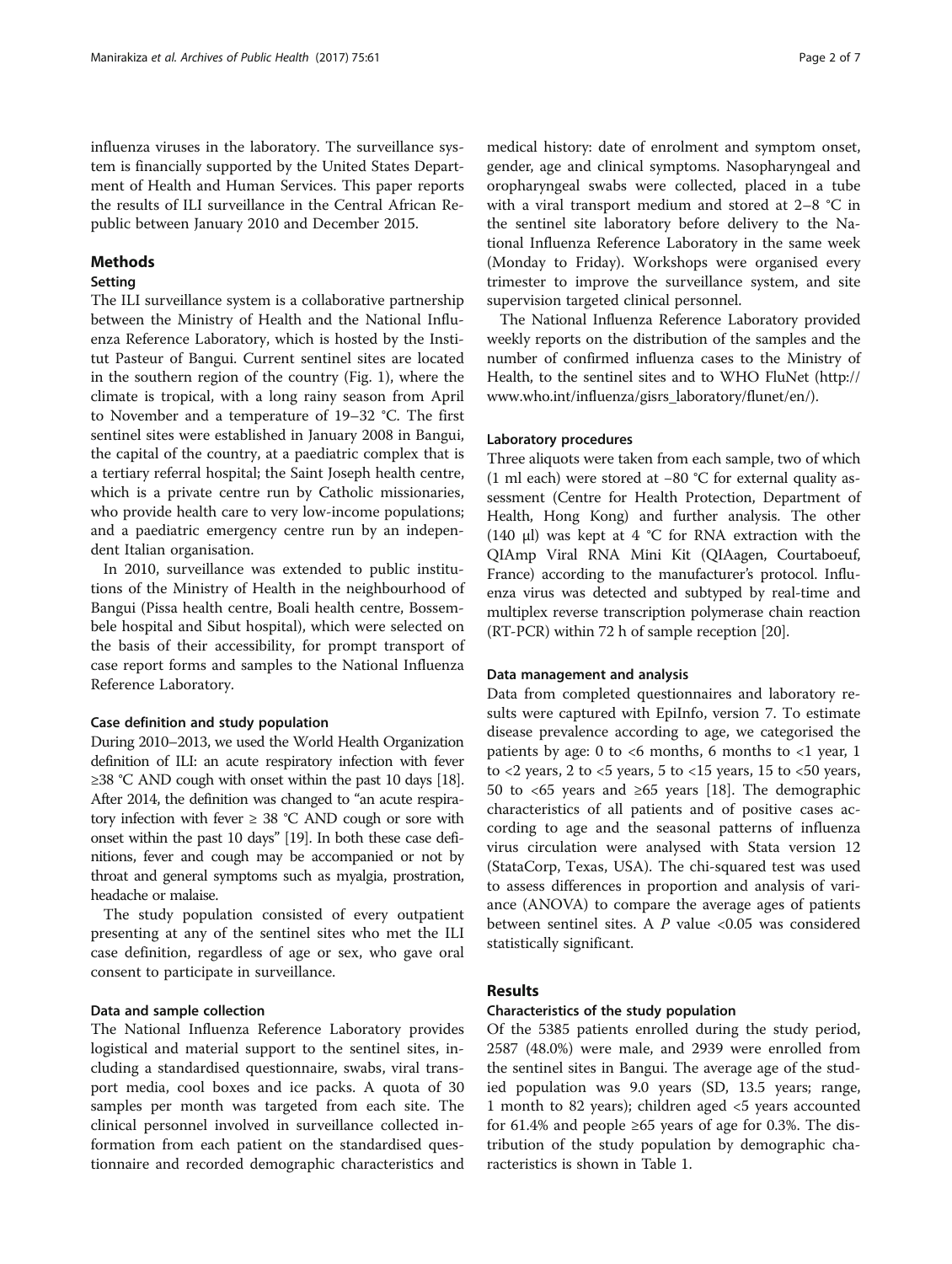<span id="page-2-0"></span>

## Influenza viruses and temporal distribution

Influenza virus A or B was found in 8.4% of samples that tested positive for influenza, and co-infection with A and B viruses was detected in four samples, for a total of 454 strains of influenza virus detected. The predominant influenza A viruses (55.7%; 253); 76 (16.7%) were A/

H1N1pdm09, while 177 (39.0%) were influenza A/H3N2 and 201 (44.3%) were influenza B (Table [2\)](#page-3-0).

Most influenza cases (8.8%) were found in infants aged 0–6 months. The prevalence of infection with influenza A/H1N1 pdm09 was highest in children aged 0–5 years and adults ≥65 years, while the rate of infection with A/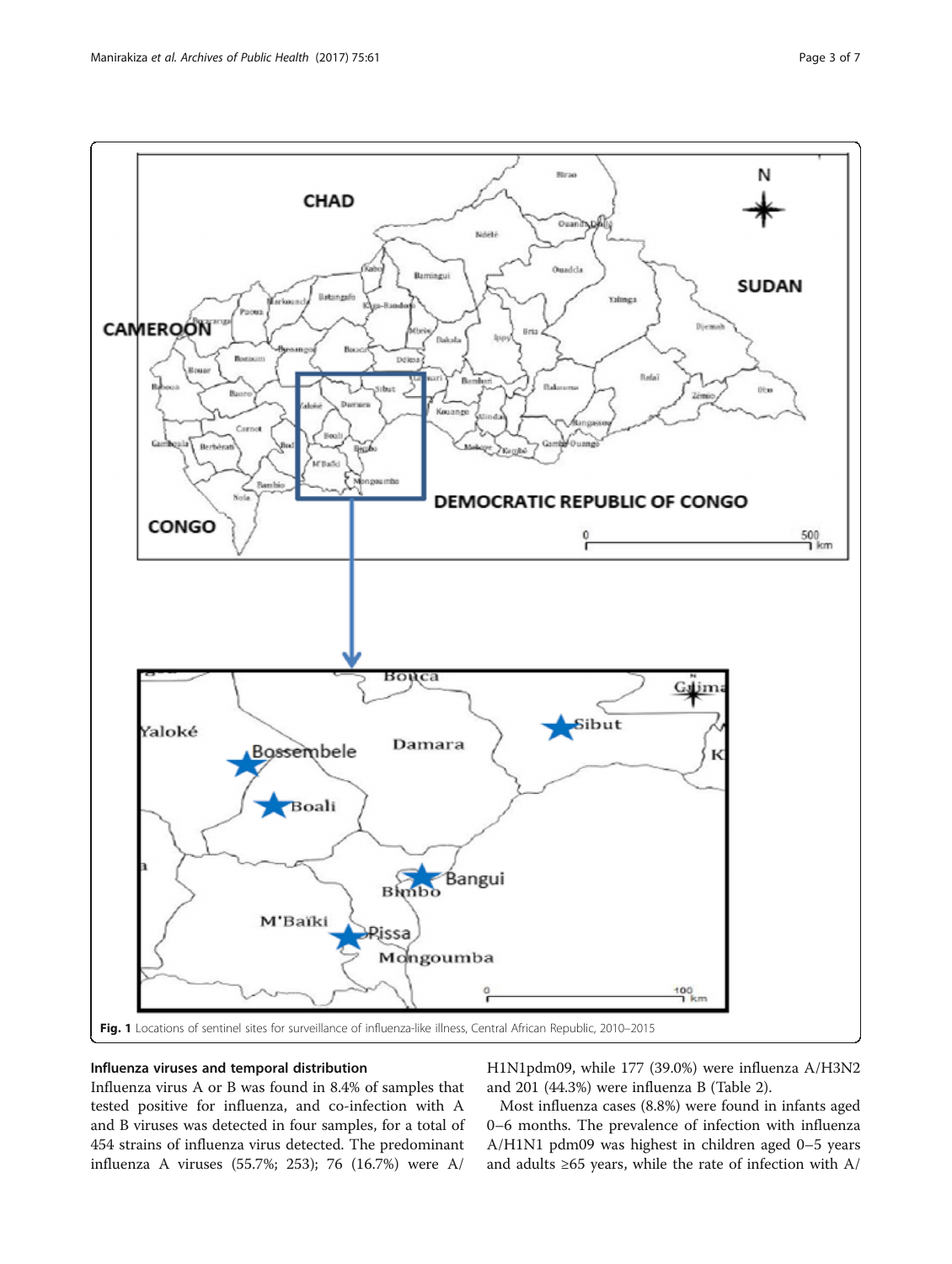|                        | Banguin (%)    | Boali n (%)     | Bossembele n (%) | Pissa n (%)     | Sibut n (%)     | Total N (%)    |
|------------------------|----------------|-----------------|------------------|-----------------|-----------------|----------------|
| Number of patients     | 2939           | 616             | 856              | 870             | 104             | 5385           |
| Sex                    |                |                 |                  |                 |                 |                |
| Male                   | 1492 (50.8)    | 289 (46.9)      | 379 (44.3)       | 385 (44.2)      | 42 (40.4)       | 2587 (48.0)    |
| Female                 | 1447 (49.2)    | 327 (53.1)      | 477 (55.7)       | 485 (55.8)      | 62 (59.6)       | 2798 (52.0)    |
| Age                    |                |                 |                  |                 |                 |                |
| Mean $\pm$ SD (years)  | $6.0 \pm 10.1$ | $17.3 \pm 17.4$ | $11.8 \pm 15.5$  | $10.5 \pm 14.5$ | $11.6 \pm 16.6$ | $9.0 \pm 13.5$ |
| 0 to $<$ 6 months      | 685 (23.3)     | 42(6.8)         | 97 (11.3)        | 121 (13.9)      | 10(9.6)         | 955 (17.7)     |
| 6 months to $<$ 1 year | 396 (13.5)     | 59 (9.6)        | 100(11.7)        | 99 (11.4)       | 13(12.5)        | 667 (12.4)     |
| 1 to $<$ 2 years       | 198 (6.7)      | 30(4.9)         | 47(5.5)          | 62(7.1)         | 11(10.6)        | 348 (6.5)      |
| 2 to $<$ 5 years       | 761 (25.9)     | 97 (15.7)       | 232(27.1)        | 216 (24.8)      | 28 (26.9)       | 1334 (24.8)    |
| 5 to $<$ 15 years      | 522 (17.8)     | 107 (17.4)      | 128 (14.9)       | 143 (16.4)      | 13 (12.5)       | 913 (16.9)     |
| 15 to $<$ 50 years     | 350 (11.9)     | 231 (37.5)      | 214(25.0)        | 200(23.0)       | 23(22.1)        | 1018 (10.9)    |
| 50 to $<$ 65 years     | 20(0.7)        | 48 (7.8)        | 35(4.1)          | 26(3.0)         | 6(5.8)          | 135(2.5)       |
| $\geq 65$ years        | 7(0.2)         | 2(0.3)          | 3(0.4)           | 3(0.3)          | 0(0.0)          | 15(0.3)        |

<span id="page-3-0"></span>Table 1 Demographic characteristics of the population enrolled in the influenza sentinel surveillance system, Central African Republic, 2010–2015

H3N2 was higher in children aged 1–2 years. Infection, and influenza B viruses occurred predominantly in children aged <5 years.

Irregular peaks of ILI were seen during the study period. Fewer samples were provided in 2010, 2011 and the first trimester of 2012 than in the two subsequent years. The number of cases of ILI increased markedly from July 2012, with peak activity varying annually. Influenza viruses were detected mainly during the rainy season (between July and December), influenza A/H3N2 and B being the most frequent. Overall, influenza B predominated in 2010 and 2013, while regular peaks of

Table 2 Distribution of influenza virus infection by demographic characteristics, Central African Republic, 2010–2015

| Demographic<br>characteristic | Influenza cases n (%) |            | P       | Influenza virus identified n (%) |            |            |                          | $\mathsf{p}^{\mathsf{a}}$ |        |
|-------------------------------|-----------------------|------------|---------|----------------------------------|------------|------------|--------------------------|---------------------------|--------|
|                               | Negative              | Positive   |         | A/H1N1pdm09                      | A/H3N2     | B          | $A/H1N1pdm09 + B$        | $A/H3N2 + B$              |        |
| Sex                           |                       |            |         |                                  |            |            |                          |                           |        |
| Male                          | 2363 (91.3)           | 224 (8.7)  | 0.441   | 35 (15.6)                        | 88 (39.3)  | 99 (44.2)  |                          | 2(0.9)                    | 0.9329 |
| Female                        | 2572 (91.9)           | 226(8.1)   |         | 40 (17.7)                        | 86 (38.0)  | 98 (43.4)  | 1(0.4)                   | 1(1.4)                    |        |
| Age                           |                       |            |         |                                  |            |            |                          |                           |        |
| 0 to $<$ 6 months             | 871 (91.2)            | 84 (8.8)   | 0.02    | 15 (17.8)                        | 24 (28.6)  | 45 (53.6)  |                          |                           | 0.0359 |
| 6 months to $<$ 1 year        | 620 (92.9)            | 47(7.1)    |         | 7(14.9)                          | 16 (34.0)  | 24(51.1)   | $\overline{a}$           |                           |        |
| 1 to $<$ 2 years              | 329 (94.2)            | 20(5.7)    |         | 0(0.0)                           | 8(40.0)    | 11(55.0)   | $\overline{\phantom{a}}$ | 1(5.0)                    |        |
| 2 to $<$ 5 years              | 1228 (92.0)           | 106 (7.9)  |         | 22(20.7)                         | 34 (32.1)  | 50 (47.2)  | $\overline{\phantom{a}}$ | $\overline{\phantom{a}}$  |        |
| 5 to $<$ 15 years             | 841 (92.1)            | 72 (7.9)   |         | 12 (16.6)                        | 38 (52.8)  | 21(29.2)   | 1(1.4)                   | $\overline{\phantom{a}}$  |        |
| 15 to $<$ 50 years            | 906 (89.0)            | 112 (11.0) |         | 15 (13.4)                        | 53 (47.3)  | 42 (37.5)  | $\overline{\phantom{a}}$ | 2(1.8)                    |        |
| 50 to $<$ 65 years            | 126(93.3)             | 9(6.7)     |         | 4(44.5)                          | 1(1.0)     | 4(44.5)    |                          |                           |        |
| $\geq 65$ years               | 15 (100)              | 0(0.0)     |         |                                  |            |            |                          | $\overline{\phantom{a}}$  |        |
| Sentinel site                 |                       |            |         |                                  |            |            |                          |                           |        |
| Bangui                        | 2670 (90.8)           | 269(9.1)   | < 0.001 | 45 (16.7)                        | 100(37.2)  | 123 (45.7) | 1(0.4)                   |                           | 0.0268 |
| Boali                         | 547 (88.5)            | 71 (11.5)  |         | 17 (23.9)                        | 23 (32.4)  | 28 (39.4)  | $\overline{a}$           | 3(4.2)                    |        |
| Bossembele                    | 815 (95.2)            | 41(4.8)    |         | 7(17.1)                          | 10(24.4)   | 24 (58.5)  | $\overline{a}$           | $\overline{\phantom{a}}$  |        |
| Pissa                         | 812 (93.3)            | 58 (6.7)   |         | 5(8.6)                           | 32 (55.2)  | 21(36.2)   | $\overline{\phantom{a}}$ |                           |        |
| Sibut                         | 93 (89.4)             | 11(10.6)   |         | 1(9.1)                           | 9(81.8)    | 1(9.1)     |                          |                           |        |
| Total                         | 4935 (91.6)           | 450 (8.4)  |         | 75 (16.7)                        | 174 (38.7) | 197 (43.7) | 1(0.2)                   | 3(0.7)                    |        |

a comparison of proportion of influenza A and influenza B according to demographic characteristics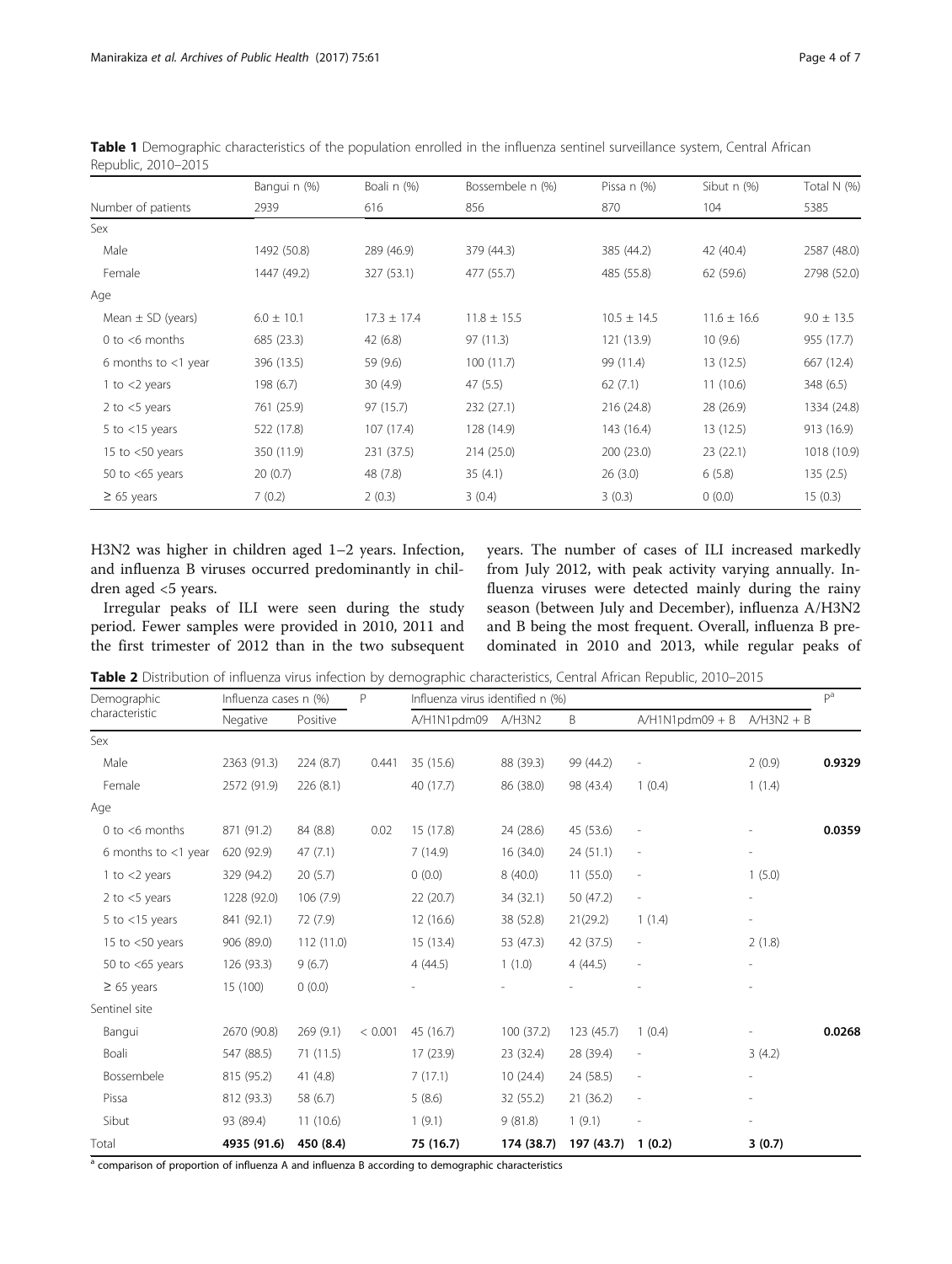influenza A/H3N2 were observed between 2012 and 2015. H1N1pdm09 infection was first found in July 2010, circulated throughout 2013, was not detected in 2014 and reappeared in March–September 2015 with a peak in June (Fig. 2).

## **Discussion**

This first report of the results of sentinel surveillance for ILI in the Central African Republic shows that the influenza virus circulates, with peak activity during the rainy season (July–December). Although the seasonality of influenza viruses in African countries is not yet understood, we observed trends similar to those in other studies in tropical countries. This finding corroborates that of other countries that report increasing activity of influenza during the rainy season [\[11](#page-5-0), [14, 21](#page-5-0)–[23\]](#page-6-0). It has been argued that transmission of influenza viruses is influenced by increased contact due to promiscuity during the rainy season, when people mainly stay indoors [\[11](#page-5-0)]; however, in some tropical zones, seasonal patterns are less pronounced, with year-round detection of virus [\[13\]](#page-5-0). Conflicting results have been reported on the association between climate and influenza seasonality, and increased influenza transmission in the dry season may be due to enhanced viral transmission with low humidity [\[24](#page-6-0)]. It is surprising that the positivity rate for influenza virus found in our study was lower than those reported in Africa before 2010 [[7](#page-5-0), [11](#page-5-0), [13, 14](#page-5-0), [25](#page-6-0)] and during the same period as this study [[12](#page-5-0)]. The main reason for the differences in percentage positive between our findings and those of other countries is the temporal distribution of influenza viruses [\[14](#page-5-0)].

We also found a significant discrepancy from other studies in the influenza virus-positive rates by age. Our study shows relatively high percentages of influenza cases in infants aged 0–6 months (8.8%) and in people aged between 15 and 50 years (11.0%), while other studies reported the highest rates of influenza viral infection in children aged 5–14 years and the lowest proportion among those aged 0–4 years [[7, 14\]](#page-5-0). It has been proposed that the proportion of influenza viral disease in children <6 months of age is lower because of active transport of influenza-specific maternal antibodies across the placenta [\[26](#page-6-0)], although this distribution pattern is not universal [[27\]](#page-6-0).

The distribution of pandemic influenza A/H1N1pdm09 was highest in children <5 years, as seen in other studies [[14](#page-5-0), [16](#page-5-0), [28](#page-6-0)]. We found that influenza B virus infected mainly children <5 years, although people aged 15–50 years generally had high proportions. Maman et al. in Togo also reported that influenza B infections occurred more frequently among older children and young adults [[14](#page-5-0)].

The study has some limitations. First, the data were collected only at sentinel sites in Bangui and surrounding districts and cannot be generalised to the entire population of the country. Moreover, children were overrepresented, particularly in Bangui, where the two main sentinel sites provide health care mainly to children. Another limitation was that surveillance was conducted only on outpatients, whereas it will be essential to report the proportion of severe acute respiratory infection associated with influenza viruses in hospitalised cases.

#### Conclusions

Our findings contribute to understanding of the epidemiology of influenza in Africa. Influenza viruses

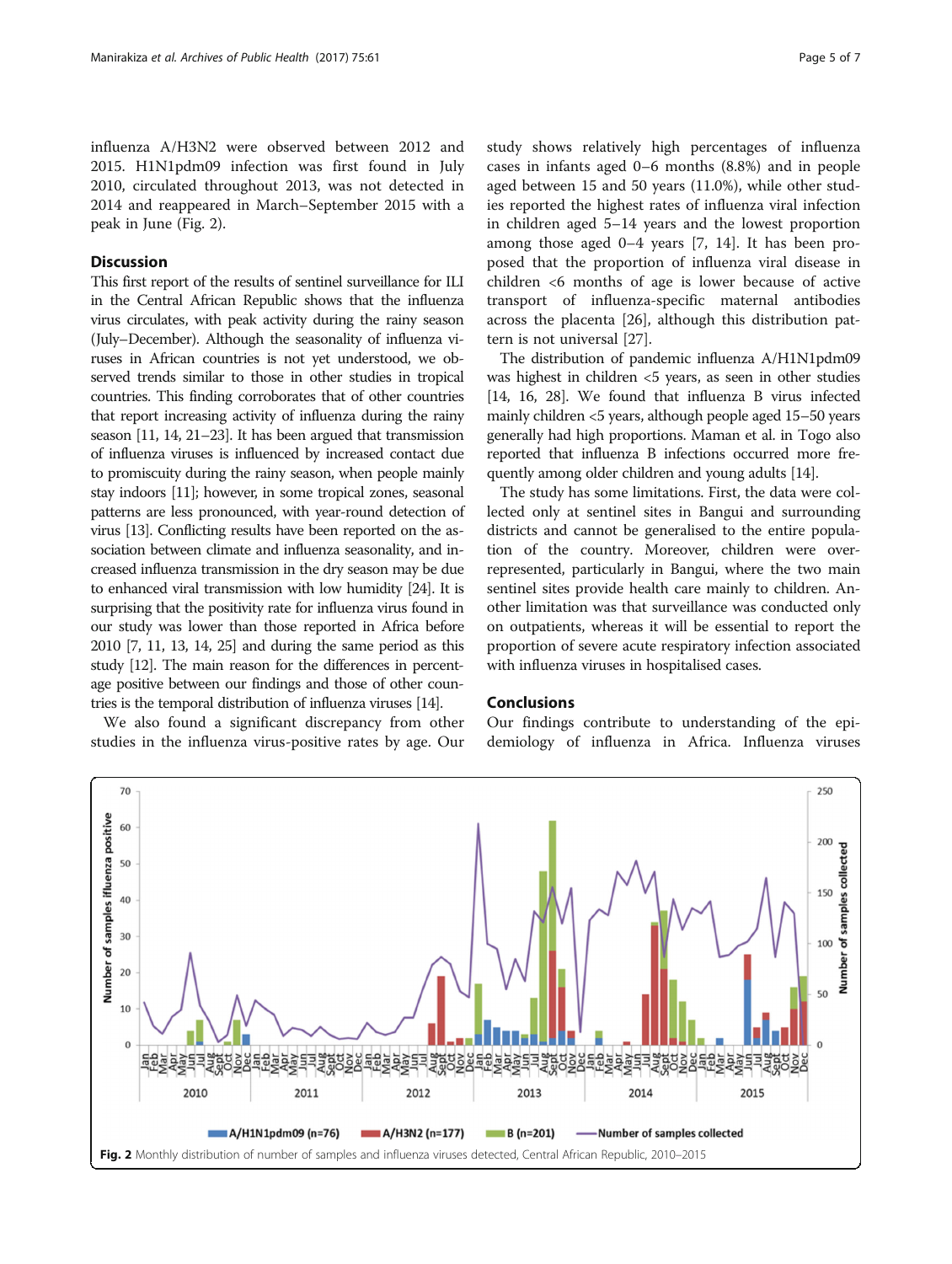<span id="page-5-0"></span>circulate mainly during rainy season. We found that pandemic influenza A/H1N1pdm09 is circulating in the Central African Republic. Sentinel surveillance should be extended to other settings in the country, and the 91.0% of samples that test influenza-negative should be tested to identify other viral and bacterial etiologies. Furthermore, sentinel surveillance of severe acute respiratory illness should be conducted.

#### Acknowledgements

We thank the Ministry of Health, health professionals in the various health facilities and the Department of Health and Human Services, USA. We also thank all the patients who participated in this study. We are grateful to Professor Elisabeth Heseltine for editing this manuscript.

#### Funding

Sentinel surveillance in the Central African Republic is supported financially by the Department of Health and Human Services, USA.

#### Availability of data and materials

The information reported in this article is from a database used in a collaborative partnership between the Institut Pasteur of Bangui and the Central African Republic Ministry of Health. The raw data cannot be published because they represent information deemed to be confidential for the identity of the included subjects.

#### Authors' contributions

AM, EN and MK participated in designing the surveillance programme, prepared the questionnaire and analysed and interpreted the data; MYBK conducted laboratory analyses and data analyses and interpreted the data; UV supervised the field activities, participated in collecting data and analysed and interpreted the data; CB, AD, OP and EK supervised the field activities and participated in collecting data; FK, SGO and CB participated in laboratory analysis and interpretation; JCG participated in collecting data in the field; KV designed the surveillance programme; EN, MK designed the surveillance programme, supervised field activities, participated in collecting data, analyzed and interpreted the data and wrote the manuscript. All authors read and approved the final manuscript.

#### Ethics approval and consent to participate

This surveillance programme was approved by an expert committee as part of the monitoring of diseases with epidemic potential and therefore did not require ethical review. Verbal consent was obtained from all patients.

#### Consent for publication

All the authors participated in writing this draft and approved the final version of the manuscript for publication.

#### Competing interests

The authors have no commercial interest in the present study or any conflict of interest.

## Publisher's Note

Springer Nature remains neutral with regard to jurisdictional claims in published maps and institutional affiliations.

#### Author details

<sup>1</sup>Institut Pasteur of Bangui, Epidemiology service, PO Box 923, Bangui, Central African Republic. <sup>2</sup>Institut Pasteur of Bangui, Virology department, PO Box 923, Bangui, Central African Republic. <sup>3</sup>Complexe Pédiatrique de Bangui, Ministry of Health, PO Box 883, Bangui, Central African Republic. <sup>4</sup>Emergency International, Representation in Bangui, Bangui, Central African Republic. 5 Hopital de district de Bossembele, Ministry of Health, BanguiPO Box 883Central African Republic. <sup>6</sup>Hôpital secondaire de Boali, Ministry of Health, BanguiPO Box 883Central African Republic. <sup>7</sup>International Division, Institut Pasteur, Paris, France. <sup>8</sup>Institut Pasteur de Cayenne, 23 Avenue Pasteur, BP 6010, 97306 Cayenne Cedex, Guyane, France.

#### Received: 24 May 2017 Accepted: 14 August 2017 Published online: 05 October 2017

#### References

- 1. World Health Organization. Influenza Update N° 230. Geneva: World Health Organization; 2015.
- 2. WHO: WHO. Influenza (Seasonal). World Health Organization 2009 April. [http://www.who.int/mediacentre/factsheets/fs211/en/index.html.](http://www.who.int/mediacentre/factsheets/fs211/en/index.html) Accessed 23 Jan 2012.
- 3. Simonsen L, Clarke MJ, Schonberger LB, Arden NH, Cox NJ, Fukuda K. Pandemic versus epidemic influenza mortality: a pattern of changing age distribution. J Infect Dis. 1998;178(1):53–60.
- 4. World Health Organization (WHO). Influenza fact sheet. Available at: [http://](http://www.who.int/mediacentre/factsheets/fs211/en) [www.who.int/mediacentre/factsheets/fs211/en/.](http://www.who.int/mediacentre/factsheets/fs211/en) Accessed 1 Jan 2016.
- 5. Centers for Disease Control and Prevention (CDC). Influenza outbreak-Madagascar July–August 2002. MMWR Morb Mortal Wkly Rep. 2002;51: 1016–8.
- 6. World Health Organization (WHO). Influenza outbreak in the district of Bosobolo, Democratic Republic of the Congo, November–December 2002. Wkly Epidemiol Rec. 2003;78:94–6.
- 7. Radin JM, Katz MA, Tempia S, Talla Nzussouo N, Davis R, Duque J, Adedeji A, Adjabeng MJ, Ampofo WK, Ayele W, et al. Influenza surveillance in 15 countries in Africa, 2006-2010. J Infect Dis. 2012;206(Suppl 1):S14–21.
- 8. Gessner BD, Shindo N, Briand S. Seasonal influenza epidemiology in sub-Saharan Africa: a systematic review. Lancet Infect Dis. 2011;11(3):223–35.
- 9. Sanicas M, Forleo E, Pozzi G, Diop D. A review of the surveillance systems of influenza in selected countries in the tropical region. Pan Afr Med J. 2014;19:121.
- 10. Emukule GO, Paget J, van der Velden K, Mott JA. Influenza-associated disease burden in Kenya: a systematic review of literature. PLoS One. 2015; 10(9):e0138708.
- 11. Niang MN, Dosseh A, Ndiaye K, Sagna M, Gregory V, Goudiaby D, Hay A, Diop OM. Sentinel surveillance for influenza in Senegal, 1996-2009. J Infect Dis. 2012;206(Suppl 1):S129–35.
- 12. Thiam D, Niang M, Dia N, Sarr FD, Goudiab D, Senghor ML, Kiori D, Faye T, Espie E. Ba IO et al: [Influenza sentinel surveillance network improvement in Senegal and results]. Bull Soc Pathol Exot. 2015;108(1):21–4.
- 13. Njouom R, Yekwa EL, Cappy P, Vabret A, Boisier P, Rousset D. Viral etiology of influenza-like illnesses in Cameroon, January-December 2009. J Infect Dis. 2012;206(Suppl 1):S29–35.
- 14. Maman I, Badziklou K, Landoh ED, Halatoko AW, Nzussouo TN, Defang GN, Tamekloe TA, Kennedy PJ, Thelma W, Kossi K, et al. Implementation of influenza-like illness sentinel surveillance in Togo. BMC Public Health. 2014;14:981.
- 15. Cohen AL, Hellferscee O, Pretorius M, Treurnicht F, Walaza S, Madhi S, Groome M, Dawood H, Variava E, Kahn K, et al. Epidemiology of influenza virus types and subtypes in South Africa, 2009-2012. Emerg Infect Dis. 2014; 20(7):1162–9.
- 16. Muyembe Tamfum JJ, Nkwembe E, Bi Shamamba SK, Bankoshi F, Ilunga BK, Katz KA, Cohen AL, Kabamba J, Wemankoy EO. Sentinel surveillance for influenza-like illness, severe acute respiratory illness, and laboratoryconfirmed influenza in Kinshasa, Democratic Republic of Congo, 2009-2011. J Infect Dis. 2012;206(Suppl 1):S36–40.
- 17. Lutwama JJ, Bakamutumaho B, Kayiwa JT, Chiiza R, Namagambo B, Katz MA, Geissler AL. Clinic- and hospital-based sentinel influenza surveillance, Uganda 2007-2010. J Infect Dis. 2012;206(Suppl 1):S87–93.
- 18. WHO. A manual for estimating disease burden associated with seasonal influenza. Geneva: WHO Press, World Health Organization; 2015. [http://](http://www.who.int/influenza/resources/publications/manual_burden_of_disease/en) [www.who.int/influenza/resources/publications/manual\\_burden\\_of\\_disease/](http://www.who.int/influenza/resources/publications/manual_burden_of_disease/en) [en/](http://www.who.int/influenza/resources/publications/manual_burden_of_disease/en). Accessed 3 May 2017.
- 19. WHO. Global Epidemiological Surveillance Standards for Influenza. 2014. [http://www.who.int/influenza/surveillance\\_monitoring/ili\\_sari\\_surveillance\\_](http://www.who.int/influenza/surveillance_monitoring/ili_sari_surveillance_case_definition/en/) [case\\_definition/en/.](http://www.who.int/influenza/surveillance_monitoring/ili_sari_surveillance_case_definition/en/) Accessed 30 Jan 2014.
- 20. He J, Bose ME, Beck ET, Fan J, Tiwari S, Metallo J, Jurgens LA, Kehl SC, Ledeboer N, Kumar S, et al. Rapid multiplex reverse transcription-PCR typing of influenza a and B virus, and subtyping of influenza a virus into H1, 2, 3, 5, 7, 9, N1 (human), N1 (animal), N2, and N7, including typing of novel swine origin influenza a (H1N1) virus, during the 2009 outbreak in Milwaukee Wisconsin. J Clin Microbiol. 2009;47(9):2772–8.
- 21. Dosseh A, Ndiaye K, Spiegel A, Sagna M, Mathiot C. Epidemiological and virological influenza survey in Dakar, Senegal: 1996-1998. Am J Trop Med Hyg. 2000;62(5):639–43.